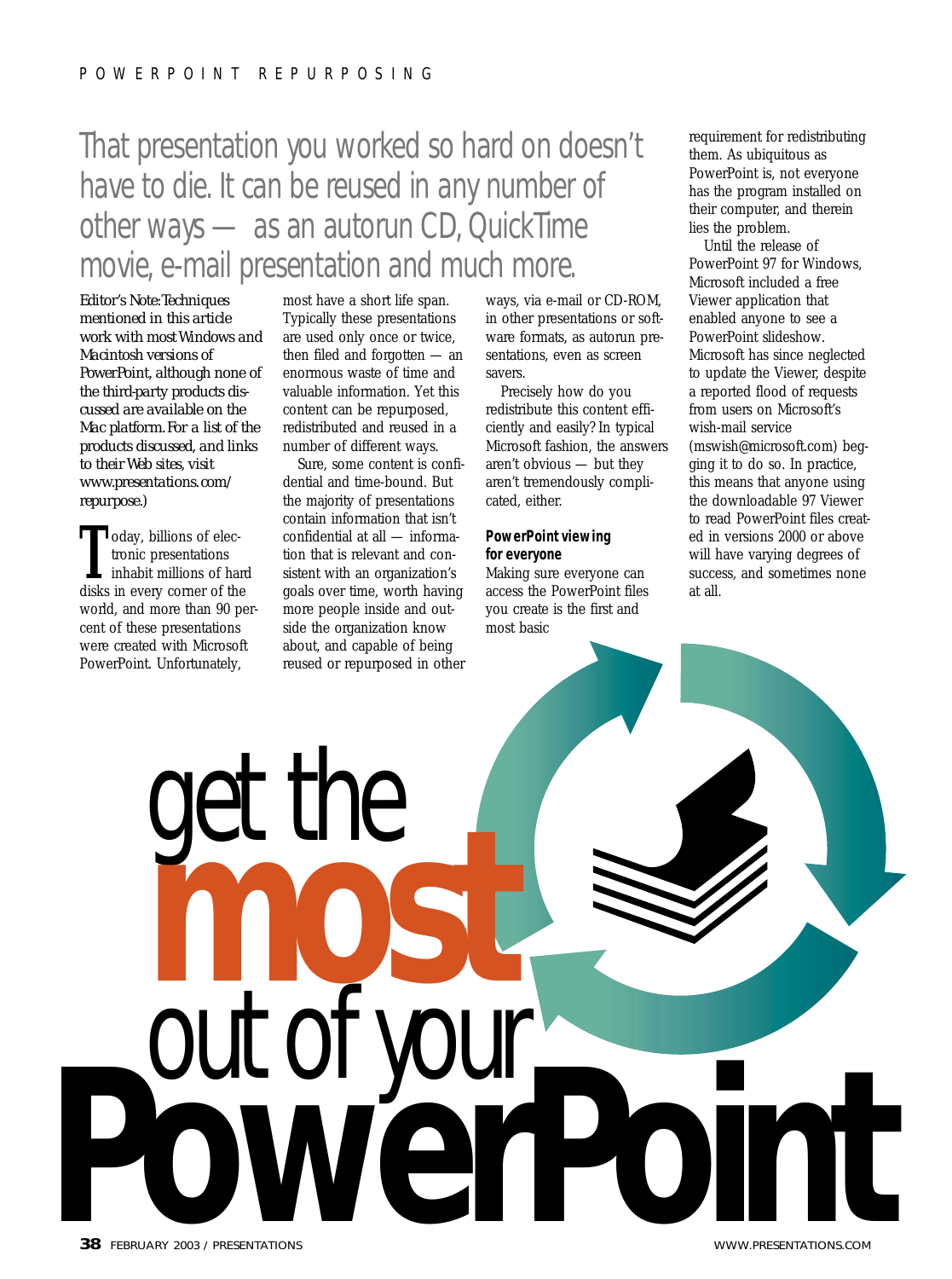## **The Viewer**

Despite these problems, the 97 Viewer is still the best option when e-mailing a basic PowerPoint presentation to a colleague who does not have PowerPoint installed. Just be sure to mention the link to the PowerPoint Viewer download. (At press time, the link is http://office.microsoft.com/ downloads/2002/ppView97. aspx. A Viewer for the Macintosh is available at www.microsoft.com/mac/ download/office98/ powerpoint98viewer.asp.)

Specifically, the principal flaw of the Viewer is that it does not support new technologies introduced in the last few PowerPoint versions. These include new transitions and animations as well as support for animated GIFs and picture bullets.

Other than the Viewer, Microsoft also has the Pack and Go feature built within PowerPoint, which in essence archives the active presentation into a self-extracting executable file.

But even if the vintage 97 Viewer were updated, it might not provide a solution to everyone's problems. Nowadays it is common to hear requests to convert entire PowerPoint presentations into Flash, HTML, Java, PDFs, QuickTime movies, autorun CDs or other formats. Such demands have given birth to a whole industry of ancillary, third-party solutions,

a sampling of which we'll examine here.

#### **Autorun CDs**

An easy way to distribute a PowerPoint file as a handout or giveaway is to create an autorun-CD file. Even with the latest Windows XP version, this isn't possible using PowerPoint alone.

But there are a number of software programs that create autorun CDs from PowerPoint presentations. These programs typically place a copy of the PowerPoint Viewer on the CD. The principal limitation of CDs created by such programs is posed by the Viewer itself, which does not support some of the latest features found in PowerPoint 2000 and 2002.

The most popular of these autorun-creation programs is Sonia Coleman's Autorun CD Project Creator (www.aladat. com, \$50). "A CD is ideal for distributing presentations large and small that target an audience with systems that do or do not have PowerPoint installed," says Coleman. "CD presentations can make heavy use of graphics, video and audio, as well as link to other document types, including Word, Excel, PDF and Web pages, and can seamlessly link to an unlimited number of other presentations."

Another such product is RunIt! (www.creativemindsinc. com/runit.htm, \$29), created by *Presentations* columnists

Jennifer Rotondo and Claudyne Wilder. RunIt! is an easy way make an autorun CD out of a PowerPoint file.

#### **HTML export**

Another option for distributing a presentation widely is to post it on the Web via HTML code. Starting with PowerPoint 97, Microsoft has provided an option to create an HTML version of a PowerPoint presentation (FILE  $\rightarrow$  SAVE AS A WEB PAGE). Power-Point 2002 takes this a step further to create DHTML (dynamic HTML) output, which can better cope with such presentation niceties as animations and transitions. The conversion feature isn't perfect, though; the resulting code is rather rough, the files are relatively large, and some animations get lost anyway.

And you'll need Microsoft Internet Explorer 5 or above to view the resulting presentations.

If you need clean or editable HTML output with more options than you can imagine, you might want to try a product called PPT2HTML, developed by Steve Rindsberg (www.rdpslides. com/pptools, \$49). Rindsberg says his motivation for creating PPT2HTML was "to give the user total control over what appeared in the HTML, to make it



**As you can see, it is possible to repurpose PowerPoint files in a variety of ways.**

possible for the user to produce HTML that's compatible with any browser out there, or, if it's more appropriate for their needs, to produce HTML that fully exercises the abilities of a particular browser." PPT2HTML does just that, but to appreciate its full capabilities, of course, you also need to know a little about writing HTML.



**Autorun CD Project Creator Pro lets you create autorun CDs from PowerPoint, Word, Excel and Adobe Acrobat files.**



**Creative Minds' RunIt! does one thing well — lets you create autorun PowerPoint CDs.**

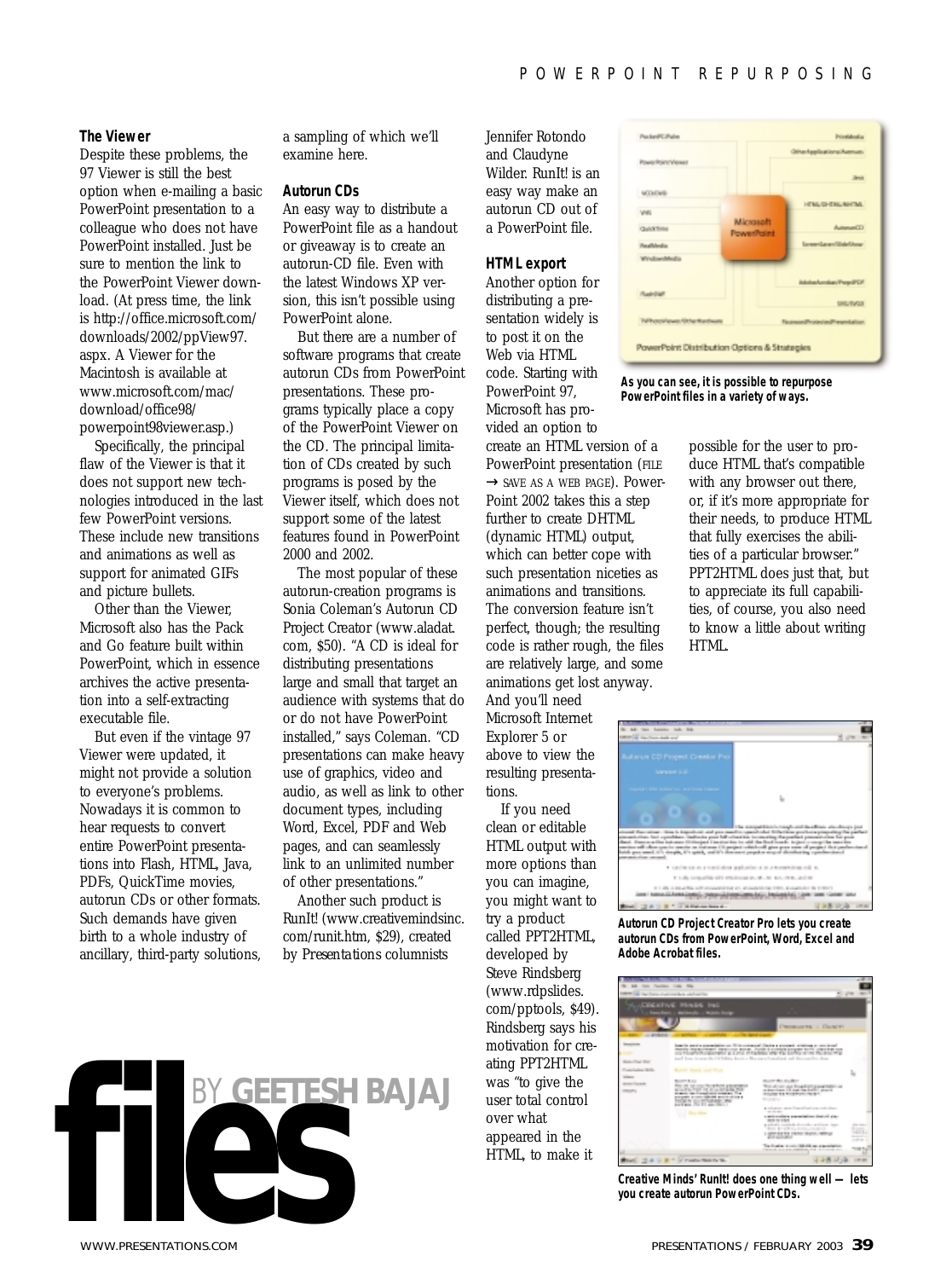# **Flash, Director, Java and SVG**

In the past couple of years there has been a deluge of applications that convert PowerPoint content into the Flash SWF format. These include Presedia Express Communicator (www. presedia.com), PresentationPro PowerCONVERTER (www. presentationpro.com) and Wanadu iCreate (www. wanadu.com). These programs provide server-based or desktop-based solutions, or a combination of both technologies. Of all the solutions, Presedia creates the most faithful translations. Predictably, it also costs more than the others (starting at \$15,000 for an ASP enterprise package), and is almost entirely server-based for subscribers only.

PowerCONVERTER, at \$299, is the simplest of the lot and is supplemented by additional tools that allow distribution of such Web presentations through e-mail and the Web, and as autorun CDs. iCreate, the newest kid on the block, uses both desktop- and server-based tools to convert PowerPoint presentations to the Flash SWF format. An individual version is available for \$995, and additional stations or enterprisewide capabilities are priced upward from there.

Macromedia Director (www.macromedia.com/ software/director) users have a handy option available to them. PowerPoint presentations can be imported into Director for further edits and enhancements, but you must save your PowerPoint presentations to the version 4.0 format before Director can accept them. (This is only available in PowerPoint version 2000 and earlier; it's not available in PowerPoint 2002.) Thereafter, these Director movies can also be exported in Shockwave DCR format for

online delivery.

Among the best distribution options available anywhere for PowerPoint presentations is Impatica for PowerPoint (www.impatica.com). The software converts PowerPoint slideshows into Java presentations that retain almost all transitions and animations even background music and narration. Impatica's biggest drawback is that newer versions of Internet Explorer and Windows are not Javaequipped, but that limitation can be overcome by downloading Sun Microsystem's Java Virtual Machine (http://java.sun.comgetjava/ download.html).

# **Streaming media and video**

Another option is the ability to convert a PowerPoint presentation to a Web movie to stream over the Internet.

If you own the Mac version of PowerPoint 2001 (www.microsoft.com/mac/

powerpointx), you can output your entire presentation as a QuickTime movie. This also works with a PowerPoint presentation created on Windows just open it on a Mac and export it as QuickTime. On the

Windows side, Microsoft provides its free Producer add-in for Power-Point 2002 (www. microsoft.com/ office/powerpoint/ producer/default. asp), which converts entire presentations — along with any other content such as images, audio and video — to rich-

and "artificial and cost more colorized lineary **START LOOKING AND RED** 

**PPT2HTML lets you convert PowerPoint files for the Web and features editable HTML code.**



**Presedia can convert PowerPoint files into the Flash SWF format (trainers love it), but it's part of an enterprise package that starts at \$15,000.**

media Web presentations. Producer works only on

# security options

Redistributing PowerPoint content is really only one side of the coin. The other side involves distributing content securely so that no one can steal or edit it. Many of us also want our presentations to be viewed in a specific sequence, without giving the viewer the option to jump around.

Although some distribution methods include features such as password protection, you might want to look at specialized security options for PowerPoint — both native and third-party.

Password protection has long been available for Microsoft Word and Excel documents. Since PowerPoint 2002, Microsoft has included a password-protection feature for PowerPoint presentations as well. Unfortunately, such protected presentations won't open in earlier versions of PowerPoint, even if you use the password.

A simple way to overcome this limitation is to archive an entire presentation using the file-compression program WinZip or a similar application that supports password-protected archives.

#### **Other options**

SecurePack (www.mvps.org/skp/securepack, \$50) from Shyam Pillai is an add-in for PowerPoint that creates password-protected executables from presentations. SecurePack can create packages of one or multiple presentations into a single executable show that includes files linked from within the presentation.

PrezGuard Pro (www.aladat.com, \$80) from Aladat is a similar product that provides a password-protection procedure for viewing and editing PowerPoint presentations.

 $\cdot$  G.B.